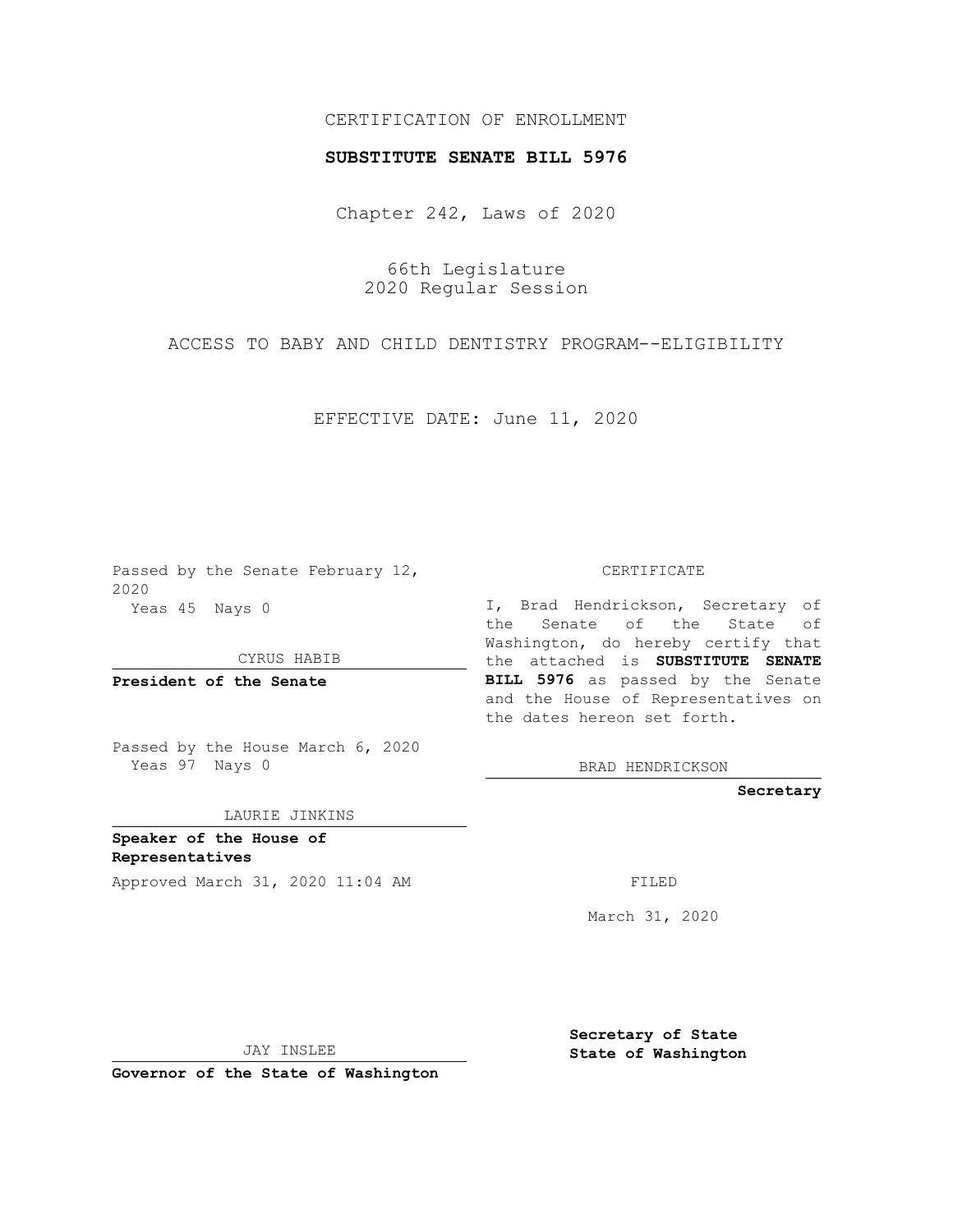## **SUBSTITUTE SENATE BILL 5976**

Passed Legislature - 2020 Regular Session

**State of Washington 66th Legislature 2020 Regular Session By** Senate Ways & Means (originally sponsored by Senators Rolfes, Kuderer, and Walsh)

READ FIRST TIME 02/06/20.

1 AN ACT Relating to the access to baby and child dentistry program 2 for children with disabilities; and amending RCW 74.09.390.

3 BE IT ENACTED BY THE LEGISLATURE OF THE STATE OF WASHINGTON:

4 **Sec. 1.** RCW 74.09.390 and 2018 c 156 s 1 are each amended to 5 read as follows:

6 (1) Subject to the availability of amounts appropriated for this 7 specific purpose, the authority shall expand the access to baby and 8 child dentistry (ABCD) program to include eligible children ((with 9 disabilities)) as ((eligible)) clients.

10 (2) Once enrolled in the program, eligible children ((with 11 disabilities)) must be covered until their thirteenth birthday.

12 (3) Eligible children ((with disabilities)) enrolled in the 13 program shall receive all services and benefits received by program 14 clients.

15 (4) The authority shall pay enhanced fees for program services 16 provided to eligible children ((with disabilities)) enrolled in the 17 program to dentists, primary care providers, and dental hygienists 18 certified to provide program services ((to children with 19 disabilities)). To receive certification to provide program services 20 to eligible children ((with disabilities)), a dentist, primary care 21 provider, or dental hygienist must: